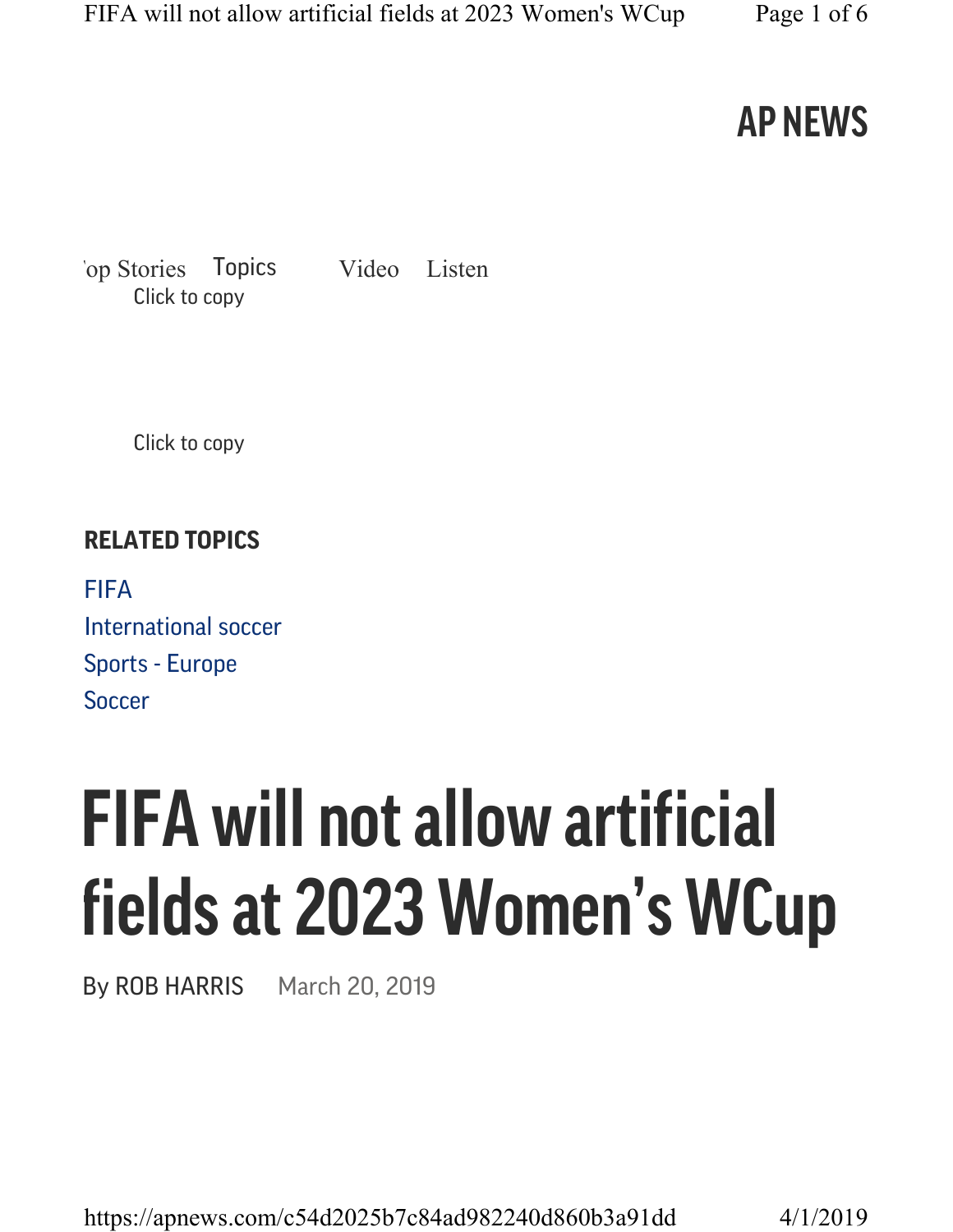FIFA will only allow natural grass fields at the 2023 Women's World Cup.

#### The stipulation is contained in requirements sent to bidding nations and follows controversy over the use of artificial turf at the 2015 tournament in Canada. bidding hat bind to receive Control

Some players launched a gender discrimination case —which was later withdrawn — over FIFA's use of turf four years ago because men's World Cup games have always been on grass. They claimed the artificial surface is less forgiving than grass and impacts the game because of concerns over injury. They also claimed balls travel and bounce differently on artificial turf. FIFA said it wanted the same surface in every stadium.

This year's 24-team tournament in France will not have any artificial pitches at the nine venues. FIFA has made it clear such surfaces won't be acceptable in 2023, either. What is permitted is the hybrid system used at many leading stadiums where millions of synthetic grass fibers are woven in between and beneath the natural grass.

# AP NEWS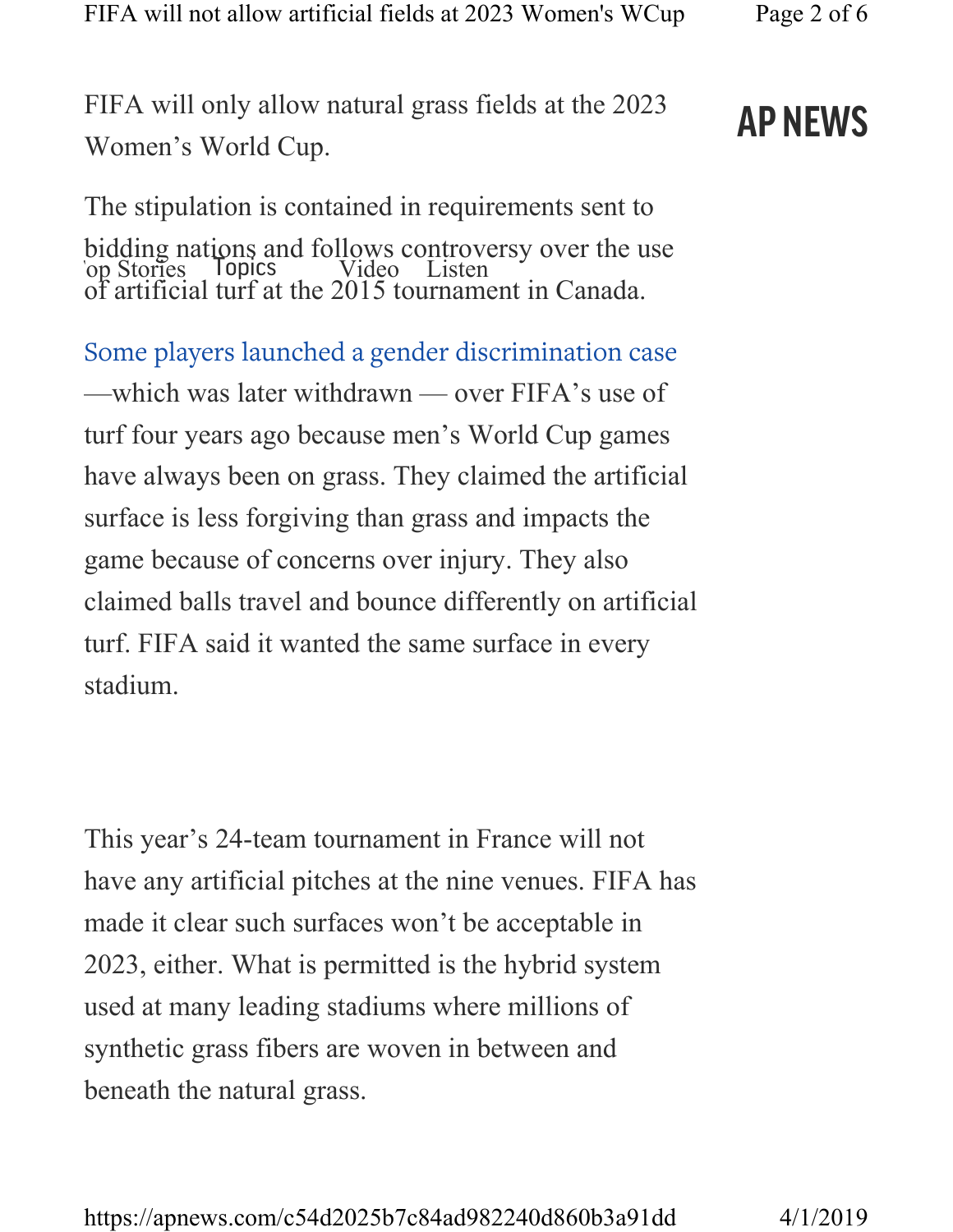"The pitch shall feature a natural grass playing surface," FIFA's bidding requirements state. "Hybrid-

grass systems are considered natural grass according to FIFA's requirements and hybrid reinforcement should

be Storisider Hepfor stadiwind pitches.

FIFA also is asking bidders to ensure that each training ground has at least one grass field.

There is record interest in hosting the 2023 tournament, with nine countries having expressed their intent to bid.

The most intriguing bid is by South Korea, which wants to combine with North Korea. But FIFA now includes an evaluation on human rights and worker conditions when assessing Women's World Cup bidders, just like the new requirements for prospective hosts of the men's tournament. That could prove problematic for North Korea, which would also have to provide visas in a "non-discriminatory manner" while currently being one of the most closed countries in the world.

From Asia, there also is interest in hosting from Australia and Japan. There are three potential bidders from South America: Argentina, Bolivia, Brazil and

# AP NEWS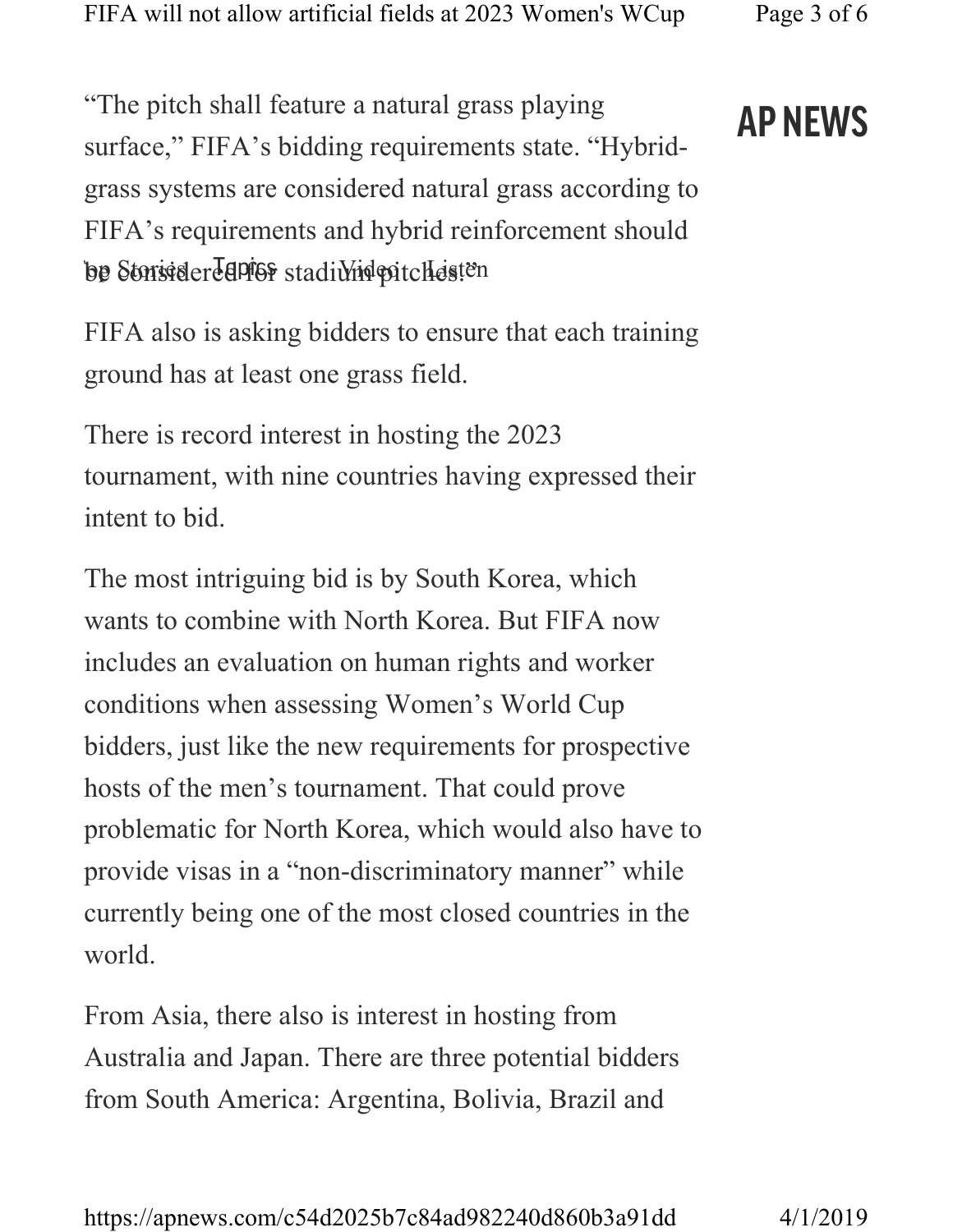Colombia. New Zealand and South Africa are also pursuing becoming candidates ahead of the April 16 deadline to register a bid. FIFA set an Oct. 4 deadline to submit bid books.

The 37-member FIFA Council will pick the host in March next year after inspectors produce bid evaluation reports. `op Stories Topics Video Listen

The bidding document also states that the opening game and final must be played in venues with at least 55,000 seats. For other games up to the quarterfinals, 20,000 seats are required. The semifinals must be played in 35,000-capacity venues.

In the technical evaluation, five aspects of infrastructure will be given grades between zero and five: stadiums, team and referee facilities, accommodation, the international broadcast center site and other competition-related sites. There's also a score on commercial matters, including revenue and costs projections.

"The scores received may have a bearing on whether or not the bid is eligible for consideration by, or presentation to, the FIFA Council," the bidding documents state. "FIFA reserves the right to deem the

## AP NEWS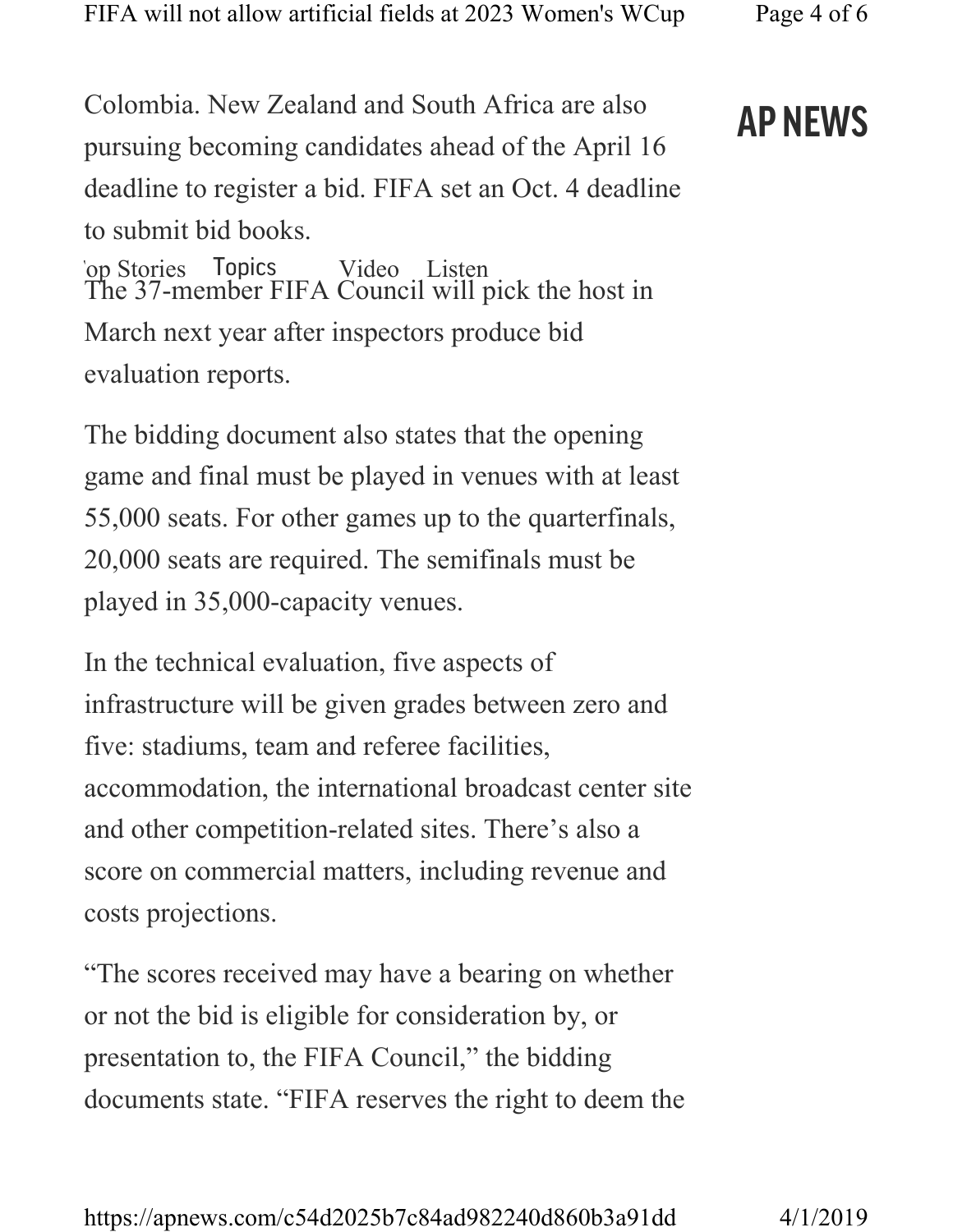bid ineligible on the basis that a bid does not achieve the minimum scores" of 2.0 for the overall mark, or stadiums, accommodation and facilities for teams and referees.

AP NEWS

 $\frac{1}{\sqrt{2}}$ `op Stories Topics Video Listen

More AP soccer: https://apnews.com/apf-Soccer and https://twitter.com/AP\_Sports